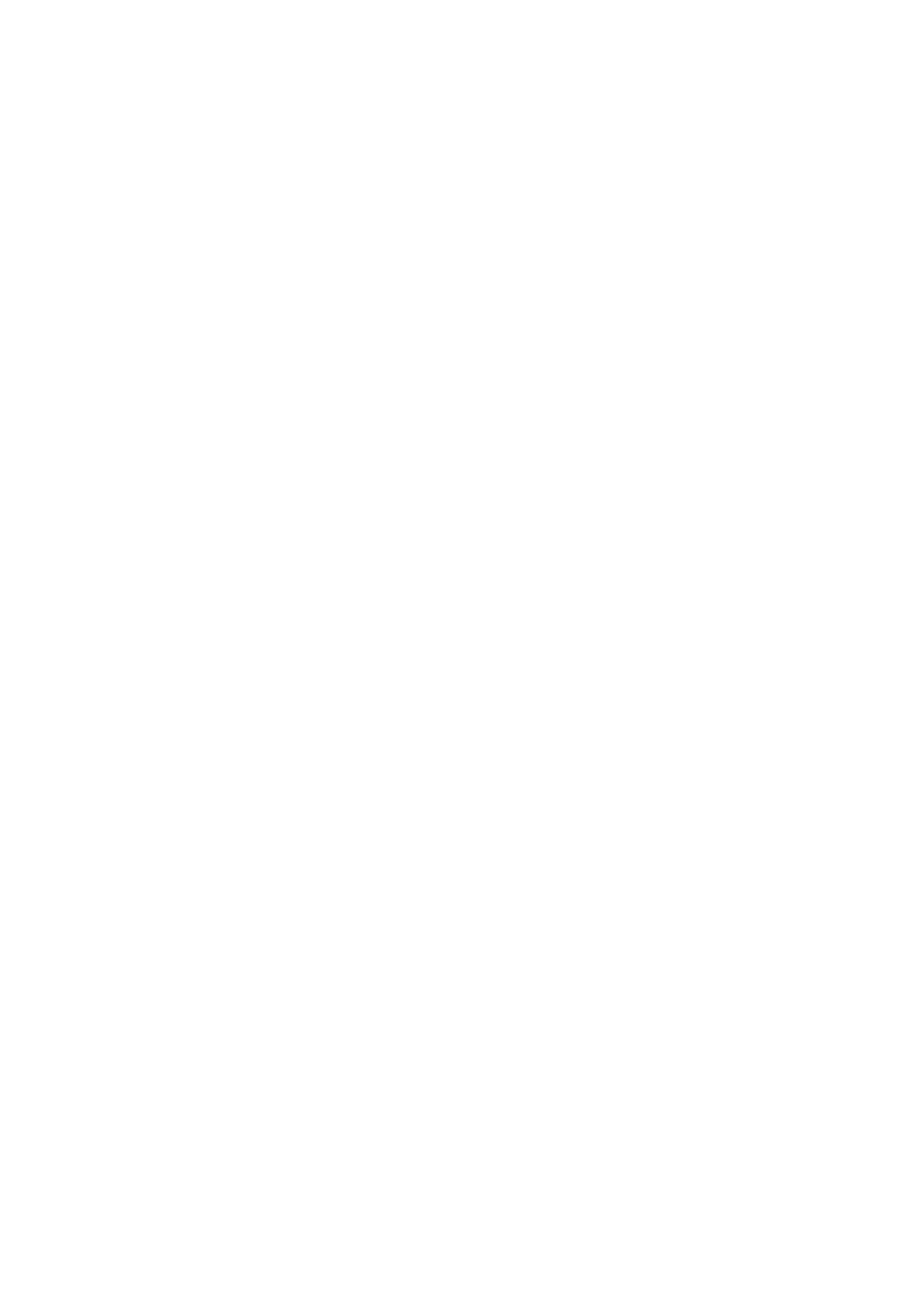# $\textbf{SIB}$   $\vert$  **ECURITY BANKLTD.** INVESTMENT BANKLTD. SECURITY INVESTMENT BANK LIMITED

## NOTICE OF THE EXTRA ORDINARY GENERAL MEETING

Notice is hereby given that that Extra Ordinary General Meeting of Security Investment Bank Limited ("the Company") will be held at Office No. 3, 1st Floor, Junaid Plaza, I− 10 Markaz, Islamabad, on Wednesday, 29 June 2022 at 9.30 a.m. to transact the following business:

#### ORDINARY BUSINESS:

- 1) To confirm the minutes of the Thirty First Annual General Meeting held on 28 April 2022.
- 2) To elect Directors of the Company for a term of three years commencing from June 29, 2022 in accordance with the provisions of section 154 of the Companies Act, 2017.
	- a) Pursuant to Section 159(1) and (2)(a) of the Companies Act, 2017, the Directors through a Resolution passed in the Board meeting held on 26 April 2022 have fixed the number of Directors at 7 (Seven).
	- b) Pursuant to Section 159(2)(b) of the Companies Act, 2017, names of the retiring Directors are:−
		- i) Haji Jan Mohammad
		- ii) Mr Muhammad Mehboob<br>iii) Mr Muhammad Shoaib
		- Mr Muhammad Shoaib
		- iv) Mrs Samreen Shoaib
		- v) Mr Shaikh Abdullah<br>vi) Mr Karim Muhamm
		- vi) Mr Karim Muhammad Munir
		- vii) Mr Faisal Zahid
- 3) Transact any other business with the permission of the Chair.

By Order of the Board

Karachi: June 7, 2022 Shakeel Ahmed Chief Financial Officer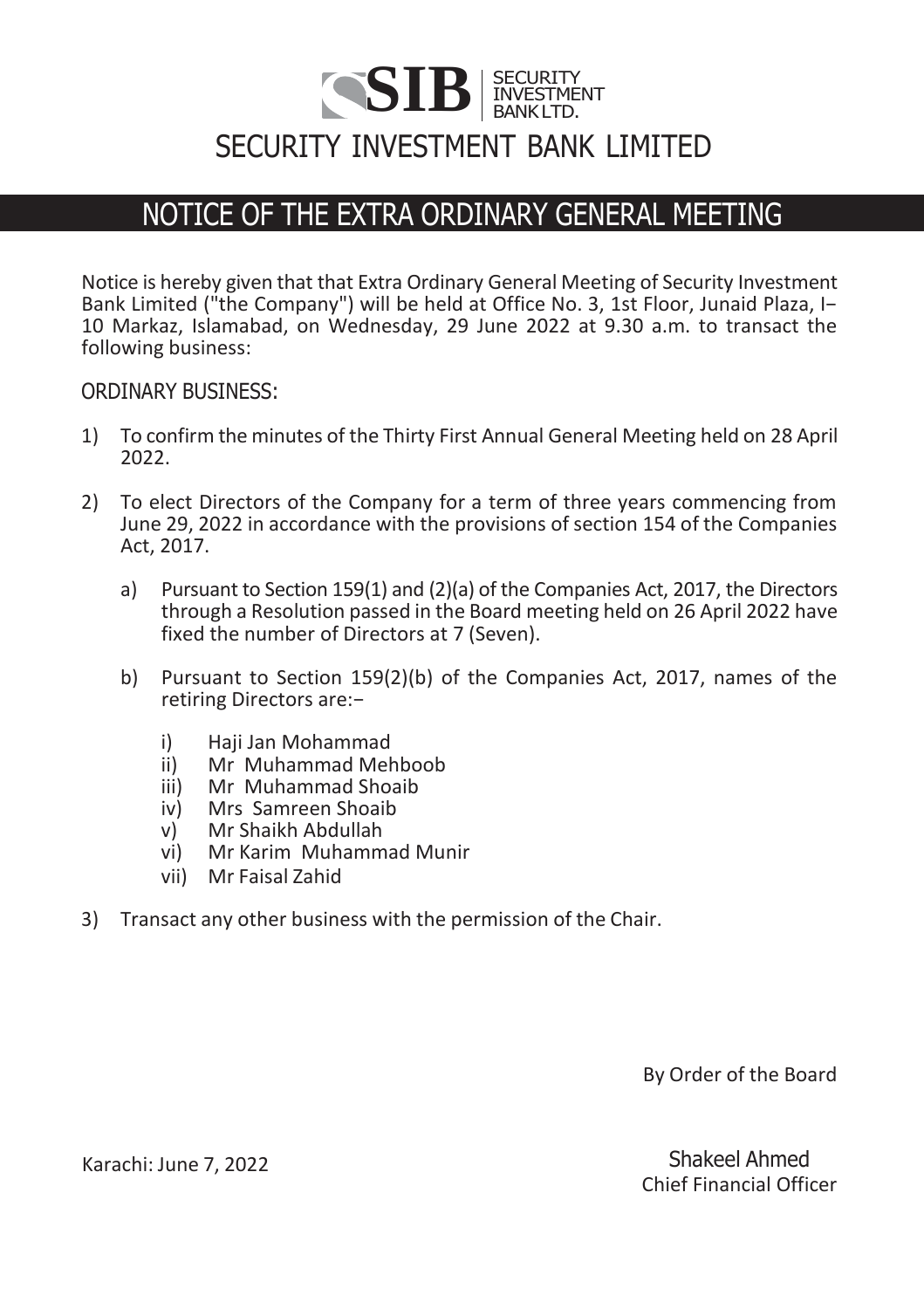## **NOTES**

- 1. The share transfer books of the Company will remain closed from 23 June 2022 to 29 June 2022 (both days inclusive) and no request for transfer of shares will be accepted for registration. Transfers received at Company's Share Registrar (i.e. C & K Management Associates (Private) Limited, Room number 404, Trade Tower, Abdullah Haroon road, Karachi) by the close of business on 22 June 2022 will be considered in time for the purpose.
- 2. Pursuant to Companies (Postal Ballot) Regulations 2018, for the purpose of election of Directors and for any other agenda item subject to the requirements of Sections 143 and 144 of the Companies Act 2017, members will be allowed to exercise their right of vote through postal ballot, that is voting by post or through any electronic mode, in accordance with requirements and procedure contained in the aforesaid regulations.
- 3. A member of the Company entitled to attend and vote at the General Meeting may appoint a person/representative as proxy to attend and vote in place of member at the meeting. Proxies in order to be effective must be received at Company's registered office duly stamped and signed not later than 48 hours before the time of holding meeting. A member cannot appoint more than one proxy. Attested copy of shareholder's CNIC must be attached with the proxy form.
- 4. The CDC/sub account holders are required to follow the under mentioned guidelines:−
	- a) For attending the meeting.
		- i. In case of individuals, the account holder or sub−account holder and/ or the person, whose securities are in group account and their registration details are uploaded as per the regulations, shall authenticate identity by showing his/her original Computerized National Identity Card (CNIC) or original passport at the time of attending the meeting.
		- ii. In case of corporate entity, the Board of Directors' resolution / power of attorney with specimen signature of the nominee shall be produced at the time of meeting.
	- b) For appointing proxies
		- i. In case of individuals, the account holder or sub−account holder and/ or the person, whose securities are in group account and their registration detail is uploaded as per the regulations, shall submit the proxy form as per the above requirement.
		- ii. The proxy form shall be witnessed by the two persons whose names, addresses and CNIC numbers shall be mentioned on the form.
		- iii. Attested copies of CNIC or the passport of the beneficial owners and the proxy shall be furnished with the proxy form.
		- iv. The proxy shall produce his/her original CNIC or original passport at the time of the meeting.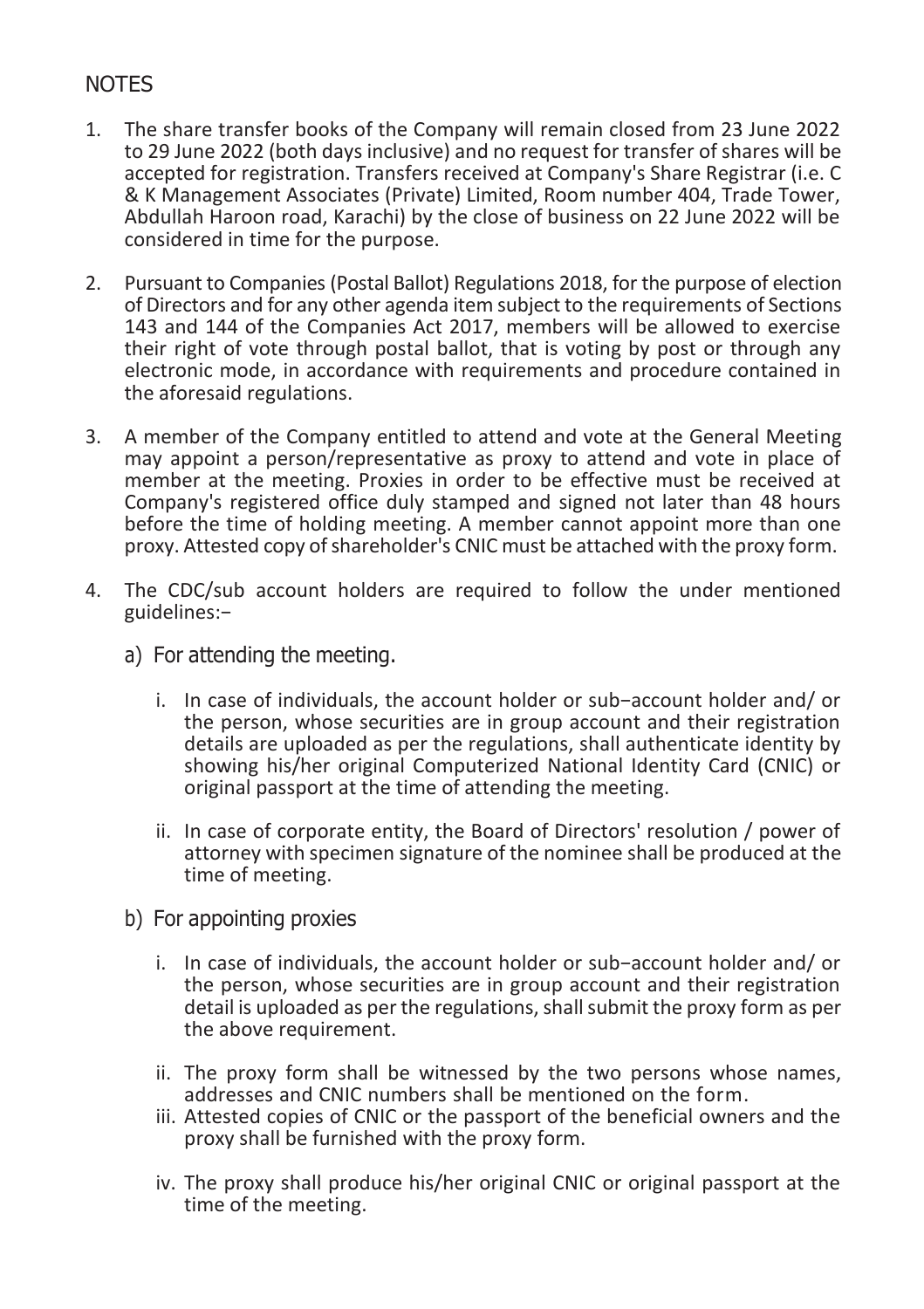- v. In case of corporate entity, the Board of Directors' resolution/power of attorney with specimen signature shall be submitted to the Company along with proxy form.
- 1. Members are requested to promptly notify any change in their mailing address, E−mail address and contact details to the Company Share Registrar Office.
- 2. Members, having physical shares, are advised to intimate any change in there registered address and the shareholders who have not yet submitted photocopies of their Computerized National Identity Cards (CNIC) are requested to send the same at the earliest.
- 3. Shareholders who wish to receive notice of the Extra Ordinary General Meeting through e−mail are requested to provide, through a letter duly signed by them, their particulars, i.e. Name, Folio/ CDC A/C No., E−mail Address, Contact Number, CNIC Number (attach copy). Shareholders are also requested to notify immediately any change in their e−mail address to the Company Share Registrar Office.

STATEMENT OF MATERIAL FACTS UNDER SECTION 166(3) OFTHE COMPANIESACT, 2017 IN RESPECT OF ELECTION OF DIRECTORS:

- 1. Contesting Election of Directors: Any person (including a retiring Director) who seeks to contest election of directors shall file with the Company at its registered office, Office No. 3, 1st Floor, Junaid Plaza, I−10 Markaz, Islamabad, not later than 14 days before the said meeting his / her intention to offer himself / herself for the election of the directors in terms of Section 159(3) of the Companies Act, 2017 together with :
	- (i) Notice of his / her intention to stand for election, along with duly completed and signed Form 28 giving his / her consent to act as Director of the Company if elected (under Section 167(1) of the Companies Act, 2017), and certify that he is not ineligible to become a Director under any applicable laws, Rules and Regulations; and that he / she confirms to hold the qualification shares in accordance with Article 89 of the Articles of Association of the Company.
	- (ii) Detailed profile along with office address to be placed on the Company's website seven days prior to the date of election in term of SECP's SRO 634(1)/2014 of 10th July 2014.
	- (iii) Declaration in respect of being compliant with the requirements of the Listed Companies (Code of Corporate Governance) Regulations, 2017 and the eligibility criteria as set out in the Companies Act, 2017 to act as the director of a listed company.
	- (iv) Attested copy of valid CNIC and NTN.
	- (v) Declaration by Independent Director(s) under Clause 6(2) of the Listed Companies (Code of Corporate Governance) Regulation 2017.
	- (vi) Undertaking on non−judicial stamp paper that he / she meet the requirements of sub− regulation (1) of Regulation 4 of the Companies (Manner and Selection of Independent Directors) Regulations, 2018.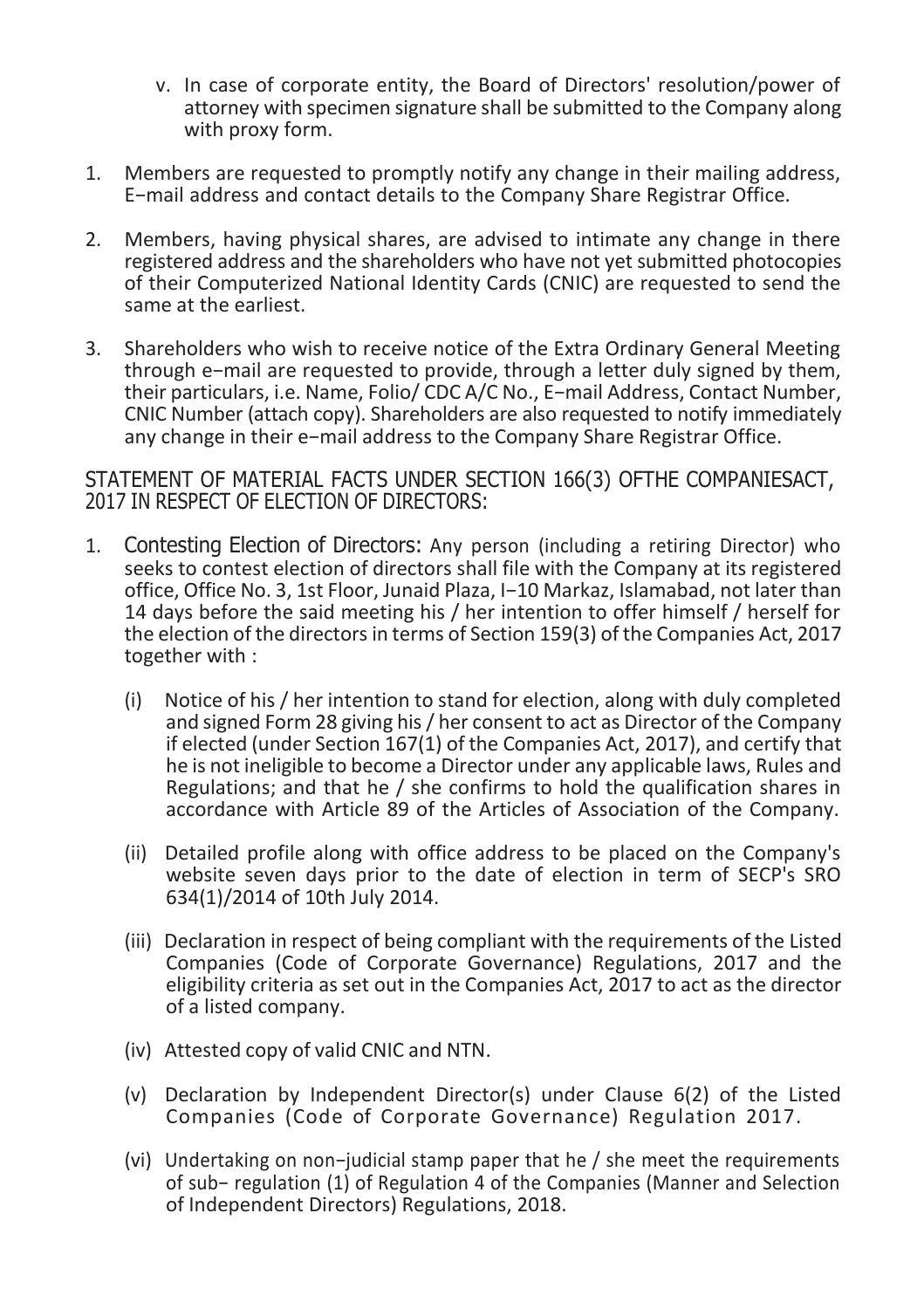2. E-Voting / Voting by Postal Ballot: If the number of persons who offer themselves to be elected is more than the number of directors fixed under sub−section (1) of section 159 of the Companies Act, 2017, then the company shall provide its members with options of e−voting or voting by postal ballot in accordance with the provisions of the Companies (Postal Ballot) Regulations, 2018.

Shareholders who wish to participate through e−voting, kindly provide immediately through a letter duly signed by them, i.e. Name, Folio/ CDC Account No., E−mail address, contact number to the share registrar of the company (C & K Management Associates (Private) Limited, Room number 404, Trade Tower, Abdullah Haroon road, Karachi).

3. Provision of Video Link Facility: Shareholders may participate in the meeting via video− link facility. If the Company receives a demand (at least 7 days before the date of meeting) from shareholder(s) holding an aggregate 10% or more shareholding residing in any other city, to participate in the meeting through video link, the Company will arrange video link facility in that city.

Shareholders, who wish to participate through video−link facility, are requested to fill in Video Link Facility Form available at Company's website and send a duly signed copy to the Registered Address of the Company. It may be noted that no person other than the member or proxy holder can attend the meeting through video link facility.

### STATEMENT UNDER SECTION 166(3) OF THE COMPANIES ACT 2017

Section 166 of the Companies Act 2017 requires that a statement of material facts is annexed to the notice of the general meeting called for the purpose of election of directors which shall indicate the justification for choosing the appointee for appointment as independent director.

Being a listed company, Security Investment Bank Limited is required to have three independent directors on its Board in accordance with the Listed Companies (Code of Corporate Governance) Regulations, 2017. Accordingly, the Company shall ensure that three independents are elected in accordance with the procedures for election of directors laid down in Section 159 of the Companies Act 2017.

After the contestants file their notice / intention to stand for elections, the Company shall apply following criteria for choosing the appointee for appointment as independent director:

- Inclusion of name of independent directorsin the data bank maintained by Pakistan Institute of Corporate Governance (PICG) duly authorized by SECP.
- Respective competencies, diversity, skill, knowledge and experience of the election contestants shall be assessed.
- The company shall exercise due diligence before selecting a person from the data bank that the contestant meets the independence criteria as mentioned in Section 166(2) of the Companies Act, 2017.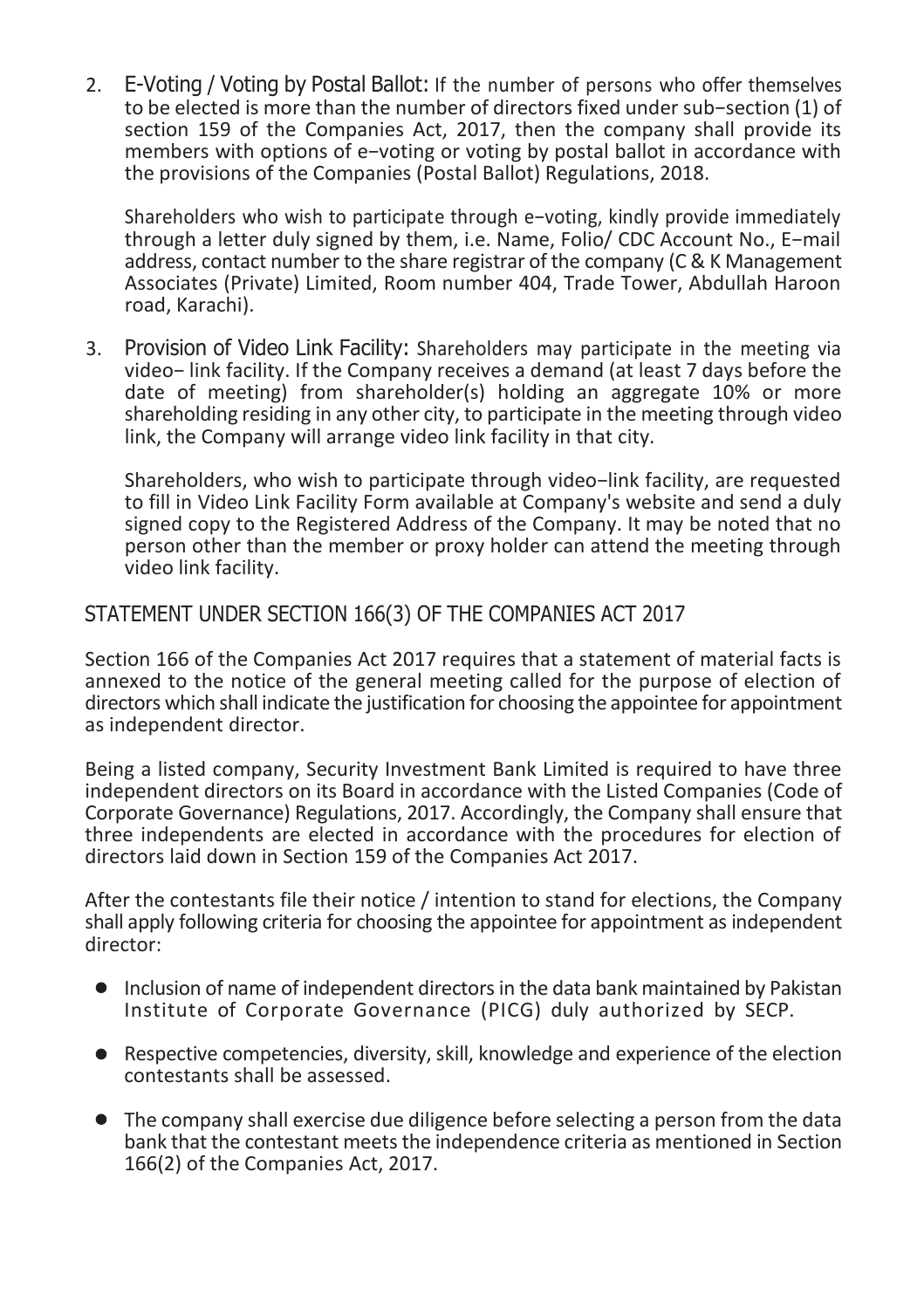## **FORM OF PROXY NOTICE OF THE EXTRA ORDINARY GENERAL MEETING**

| to vote for me/us and on my/our behalf at the Extra Ordinary General Meeting of the Company to be<br>held on 29th June 2022 and at any adjournment thereof.                                                                          |                                                                                                                                                                                                                 |                                                                                                                                      |                                           |  |  |
|--------------------------------------------------------------------------------------------------------------------------------------------------------------------------------------------------------------------------------------|-----------------------------------------------------------------------------------------------------------------------------------------------------------------------------------------------------------------|--------------------------------------------------------------------------------------------------------------------------------------|-------------------------------------------|--|--|
|                                                                                                                                                                                                                                      |                                                                                                                                                                                                                 |                                                                                                                                      |                                           |  |  |
|                                                                                                                                                                                                                                      |                                                                                                                                                                                                                 |                                                                                                                                      |                                           |  |  |
|                                                                                                                                                                                                                                      |                                                                                                                                                                                                                 | Folio No.                                                                                                                            | <b>REVENUE</b><br><b>STAMP</b><br>RS. 5/- |  |  |
| Witness:                                                                                                                                                                                                                             |                                                                                                                                                                                                                 |                                                                                                                                      |                                           |  |  |
| 1.                                                                                                                                                                                                                                   | SIGNATURE OF MEMBER(S)                                                                                                                                                                                          |                                                                                                                                      |                                           |  |  |
| <b>CNIC</b>                                                                                                                                                                                                                          |                                                                                                                                                                                                                 | <u>No.__________________________</u>                                                                                                 |                                           |  |  |
| 2.<br>Name and the contract of the contract of the contract of the contract of the contract of the contract of the contract of the contract of the contract of the contract of the contract of the contract of the contract of the c |                                                                                                                                                                                                                 |                                                                                                                                      |                                           |  |  |
| <b>CNIC</b>                                                                                                                                                                                                                          | No.                                                                                                                                                                                                             |                                                                                                                                      |                                           |  |  |
| <b>IMPORTANT:</b>                                                                                                                                                                                                                    |                                                                                                                                                                                                                 |                                                                                                                                      |                                           |  |  |
| 1                                                                                                                                                                                                                                    | A member entitled to attend Extra Ordinary General Meeting is entitled to appoint<br>a proxy to attend and vote instead of him.                                                                                 |                                                                                                                                      |                                           |  |  |
| 2                                                                                                                                                                                                                                    | The instrument appointing a proxy should be signed by the member or by his attorney duly authorized in writing. If the member is a corporation its common seal (if any) should be<br>affixed on the instrument. |                                                                                                                                      |                                           |  |  |
| 3                                                                                                                                                                                                                                    |                                                                                                                                                                                                                 | The proxies shall be deposited at the Share registrar's office of the Company not less than 48 hours before the time of the meeting. |                                           |  |  |
| 4                                                                                                                                                                                                                                    |                                                                                                                                                                                                                 | For CDC Account Holders / Corporate Entities<br>In addition to the above the following requirements have to be met.                  |                                           |  |  |
|                                                                                                                                                                                                                                      | (i)                                                                                                                                                                                                             | Copies of CNIC or the passport of the beneficial owners and the proxy shall be provided with<br>the proxy form.                      |                                           |  |  |
|                                                                                                                                                                                                                                      |                                                                                                                                                                                                                 | (ii) The proxy shall produce his original CNIC or original passport at the time of meeting.                                          |                                           |  |  |
|                                                                                                                                                                                                                                      |                                                                                                                                                                                                                 | (iii) in case of a corporate entity, the Board of Director's resolution / power of attorney with<br>specimen signature.              |                                           |  |  |
|                                                                                                                                                                                                                                      |                                                                                                                                                                                                                 |                                                                                                                                      |                                           |  |  |

 $\lambda$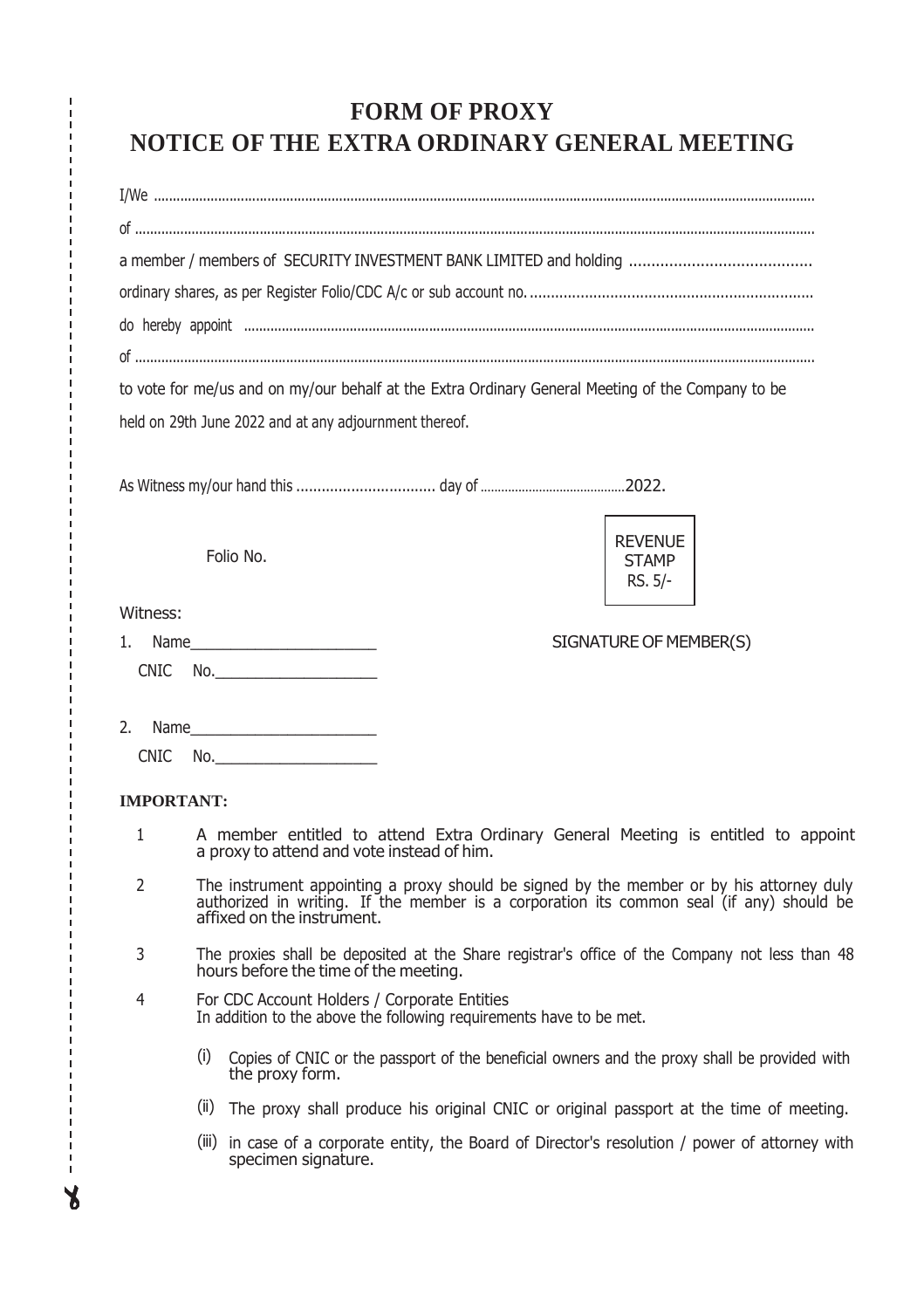پرَ ا<sup>کس</sup>ی فارم<br>نوٹس برائے غیرمعمولی عمومی احلاس

ثلالاتهم بالمستعدد والمستعدد والمنافس والے نو ٗ براۓ غیرمعمو دلی عمو اجلاس میں شرکت کرنے بھی رائے دہی استعمال کرنے پاکسی بھی التواء کی صورت میں اپنا/ ہمارابطورنمائندہ (پرَاکسی)۔

بطورگواہ آج بتاریخ ۔۔۔۔۔۔۔۔۔۔۔۔۔ میرے اہمارے دستخط ہوئے۔

یانچ روپے کے رسیدی ٹکٹ پردستخط

ن ، يتخطأ كالميني كے ساتھ رجسٹرڈ دیتخط كے نمونے ہے مشابہت

ہونالازمی ہے۔

| اسنام:----------------            |
|-----------------------------------|
| --------------- <sup>:</sup> CNIC |
| ۲ نام:                            |
| .-------------:CNIC               |

اہم نکات: 1 کے ٹی نمبر جوکہ نوٹس براۓ غیرمعمولی عمومی اجلاس میں شرکت کرنے کا مجاز ہے وہ اپنے بدےلشرکت اورحق رائے دہی کے لیئے پر اکسی نامز دکرسکتا ہے۔ 2- پرَاسَی انسٹرو مینٹ ممبرے پابا ختیارا ٹارنی سے دینخط شدہ ہونالا زمی ہے،اگر مبرکوئی کمپنی پاکار پوریشن ہےتوانکی Commom Sealپرَاکسی انسٹرو مینٹ پرہونا لازی ہے۔ 3۔ ہرلحاظ سے مکمل اور دستخط شدہ فارم میٹنگ ہے کم از کم 48 تھنے قبل کمپنی کے شیئر رجسٹراز کی آفس میں موصول ہوجانا جاہئے۔ CDC-4اکاؤٹنٹ رکھنے والے کارپوریٹ ادارے۔ مزيد برآ ن درج ذيل شرائط كويورا كياجائكا-ا ) پرَ اکسی فارم کے ہمراہ مالکان کے شاختی کارڈیا پاسپورٹ کی نقول بھی دی جا سمیں۔ ۲ ) پرَ اَکسی کوا پنااصل شاختی کارڈیا پاسپورٹ میٹنگ کے دقت دکھانا ہوگا۔ ۳) کارپوریٹ ادارے کی صورت میں بورڈ آف ڈائریکٹر کی قراردار/ یادرآف اٹار ٹی مع دینخط کے نموتے کپنی میں پر اکسی فارم کے ساتھ جمع کرانی ہوگی۔